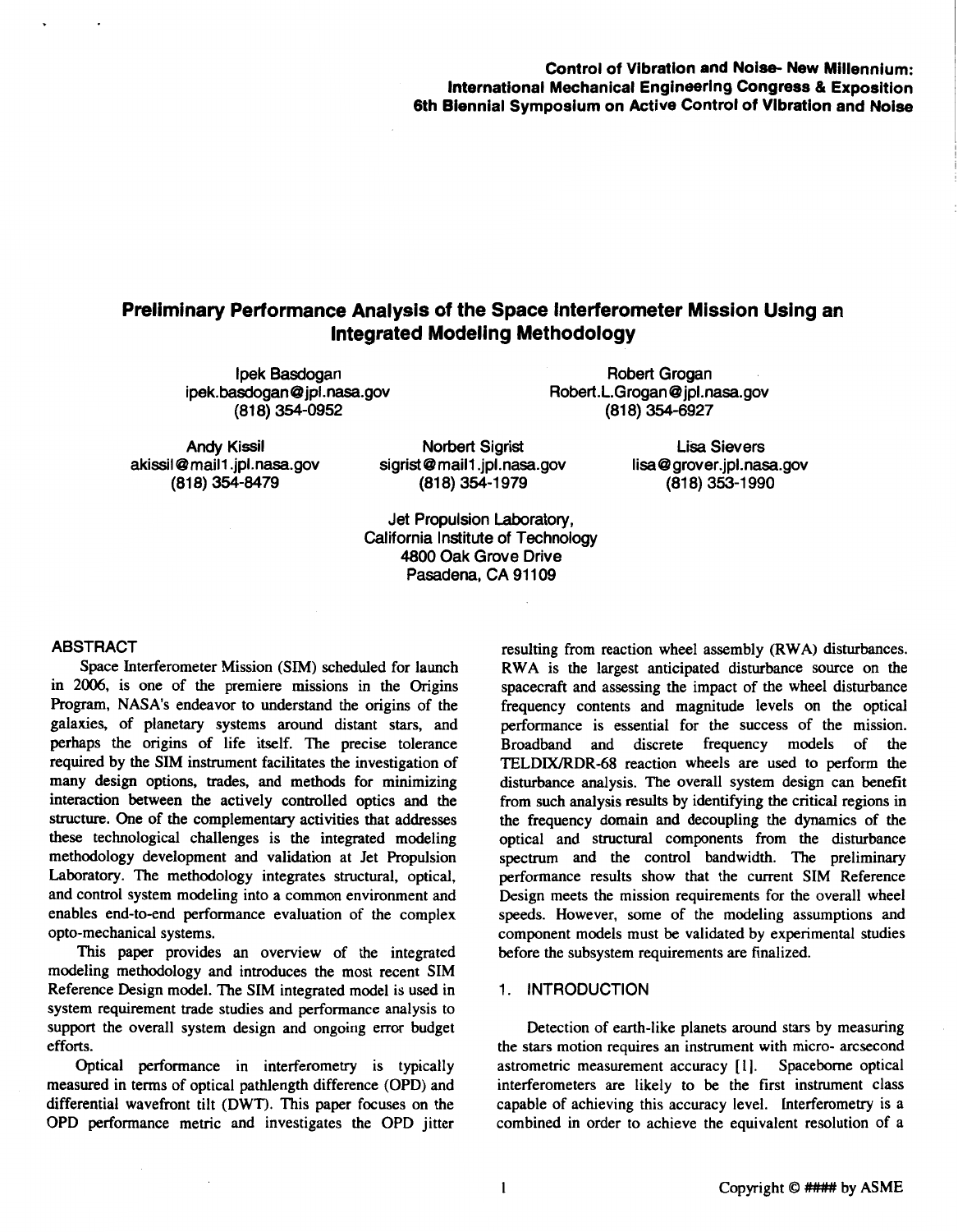<span id="page-1-0"></span>

**Figure 1 SIM** Reference Design and interferometry concept.

technique in which the light from two collecting apertures are single telescope with a diameter equal to the separation distance of the two collecting apertures. When the light is combined properly it interferes and this can be detected in the form of an interference fringe. The resulting data, the fringe amplitudes, phases and positions may be used to measure the angular separation of multiple stellar objects. The Space Interferometry Mission (SIM) with a launch date in 2006 will serve as a science mission, as well as a technology pathfinder for future astrophysics missions providing a leap forward in space based astronomy beyond the Hubble Space Telescope. The instrument requires tabilization of the optical path lengths, where each optical path travels through one of the collecting apertures, to be equal down to the nanometer level, as well as laser metrology measurements of down to the tens of picometer **[2].** Illustrated in Figure **1,** the **SIM** Reference Design uses four collinear interferometers mounted on a **10**  meter long boom. Each interferometer collects light from two

collectors located at the right and left side of the **boom** and combines them in the center of the boom. Two of the four interferometers will acquire fringes on bright guide stars in order to make highly precise measurements of the spacecraft attitude. The third interferometer will observe the science targets and measure the target positions with respect to an astrometric grid of some **4000** stars evenly distributed around the celestial sphere (Note that the fourth interferometer serves as a backup if one of the other interferometers fails during the operation). The illustration of the interferometry concept given in Figure **1** shows that an optical external path delay **(OPD)** occurs when the starlight arrives the right collector sooner than the left collector. **An** internal path delay must be introduced to compensate for the external path delay to form the fringes. The equalization of the pathlength is accomplished by an actively controlled optical delay line located on one **arm**  of the interferometer [3]. Once the delay line is set to a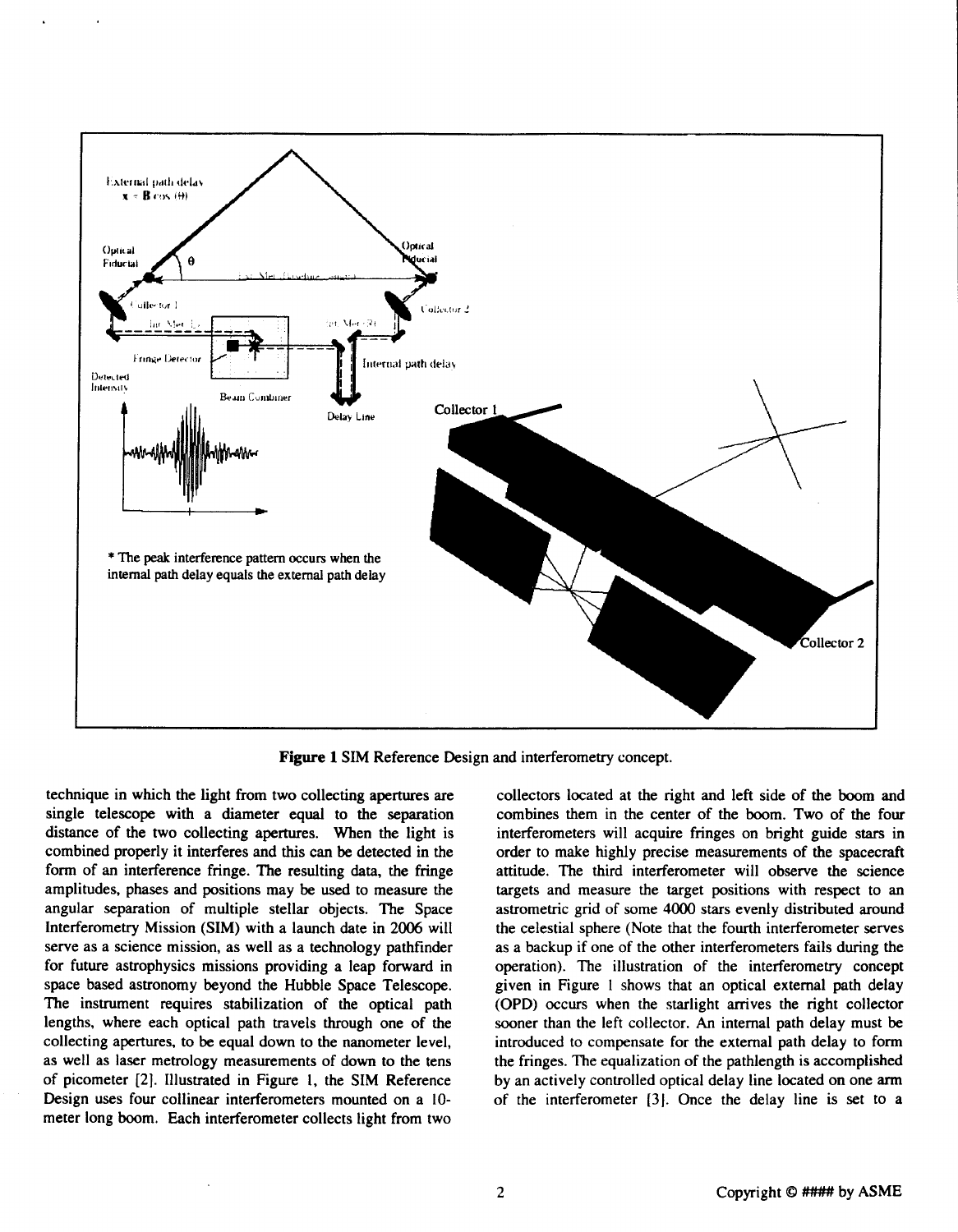<span id="page-2-0"></span>



**Figure 2 SIM** Reference Design Integrated Model

determined by measuring optical pathlength in the interferometer. All these components form the fringe tracking subsystem and they stabilize the optical path difference (OPD) between the two telescopes or equivalently the stellar fringe position down to **10** nm (RMS) in the presence of the existing disturbances.

The largest anticipated disturbance source on SIM is the reaction wheel assembly (RWA). Reaction wheels are momentum exchange devices which are often used for spacecraft attitude control and performing large angle slewing maneuvers. The wheel disturbances can be classified by their frequency content, magnitude level. and location /direction at which they enter the structure. Especially for the pathlength control system, all these factors become crucial and must be quantified when such a high level precision is required for the success of the mission.

Accurate models of the instrument and the disturbance sources are necessary to predict the performance of the SIM Reference Design prior to building the flight system hardware. In anticipation of meeting these needs, an integrated modeling methodology that combines structural, optical, and control system design within a common software environment has been developed and validated as a part of Interferometry Technology Program (ITP) at *JPL* **[4,5].** The methodology enables an end-to-end performance evaluation

of the system requirements using an integrated optomechanical model. This model allows the calculation of the transfer functions from various inputs to various outputs using the state space approach lending itself most easily to analysis and control synthesis. Inputs are defined at he disturbance and the control actuator locations whereas the outputs are measured at the optical sensors. This study focuses only on the OPD performance prediction and studies the effect of the reaction wheel disturbances on the OPD jitter. After the transfer functions are obtained using the integrated model, disturbance analysis is performed using the disturbance model of the TELDIX/RDR-68 wheels. Following section provides an overview of the integrated methodology and introduces the structural, optical and disturbance models of the current SIM Reference Design.

# **2.** SIM REFERENCE DESIGN INTEGRATED MODEL

The SIM Reference Design integrated model consists of a structural finite element model and a linear optical model integrated together. The structural model is generated with IMOS [6], whereas both IMOS and COMP **[7]** are used to create the optical model. The integration and disturbance analyses are performed in MATLAB with the aid of IMOS functions.

# **2.** *I Structuml Model*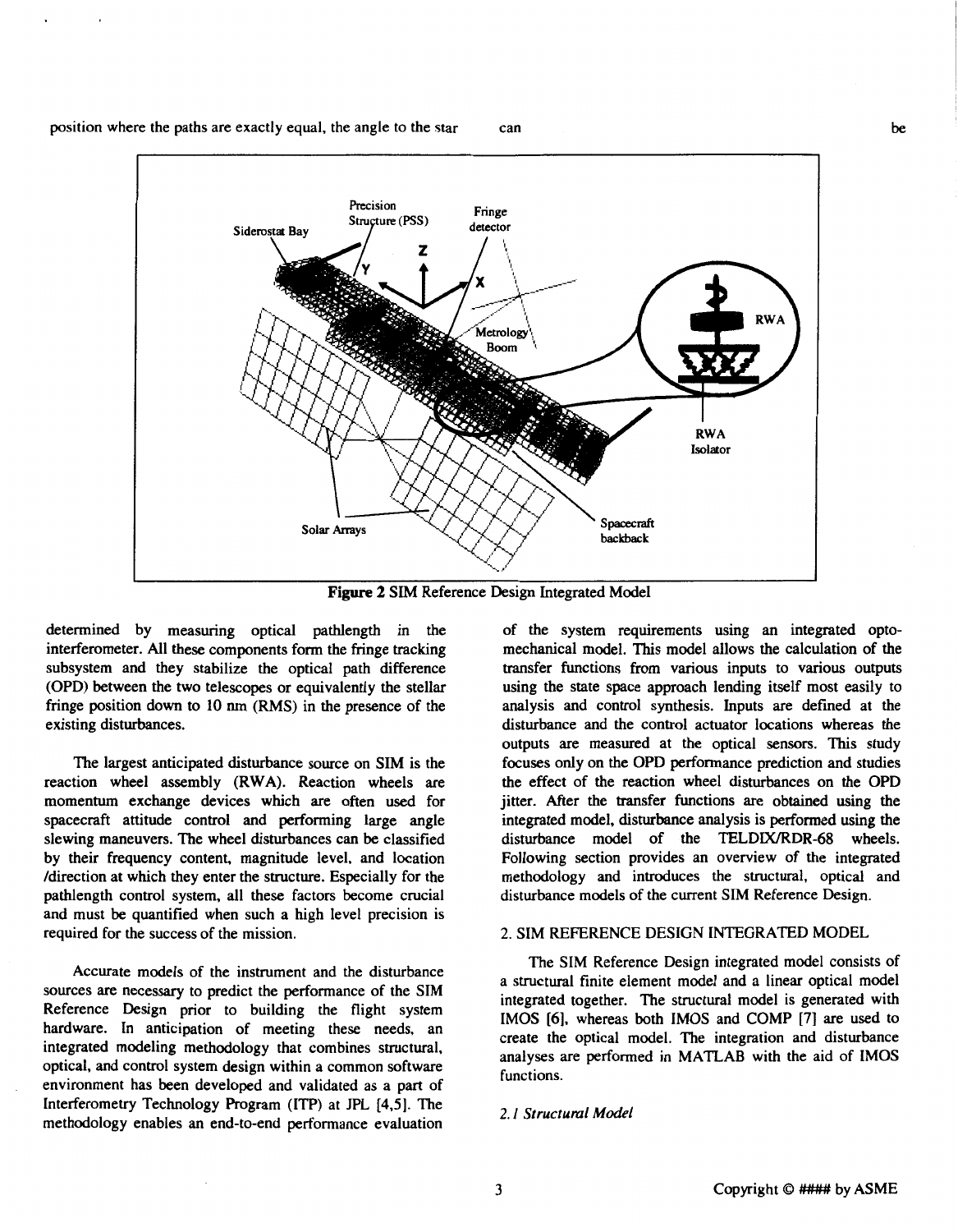<span id="page-3-0"></span>The structural model that comprises **27,000** degrees of freedom (dof), is specified in **IMOS** as a finite element **geometry, shown in Fig[ure 2.](#page-2-0) This** geometry consists **of**  plate, beam, and rigid body elements, modeling the spacecraft and the instruments. The components consist of precision structure (PSS), spacecraft and istrument backpacks, solar array, metrology boom, **RWA** isolators and the backpack isolators. Substructuring and component mode synthesis techniques are used to reduce the size of the finite element model to **1200** modes.

The governing equation for the multiple degree of **freedom** system generated by the finite element analysis is

$$
M\ddot{d} + C\dot{d} + Kd = Fu
$$
 (1)

where **M** , **K** and **C** are the mass, stiffness and damping matrices of the system. The vector **d** is the nodal displacements, **u** is the control input and **F** is the influence matrix for **u.** Then the system in **Eq. 1** is transformed to the modal coordinates as

$$
\Phi^{\mathrm{T}} M \Phi \ddot{\eta} + \Phi^{\mathrm{T}} C \Phi \dot{\eta} + \Phi^{\mathrm{T}} K \Phi \eta = \Phi^{\mathrm{T}} F u \qquad (2)
$$

where  $\Phi$  is the modal transformation matrix and  $\eta$  is the vector of modal coordinates **[8].** Equation **2** *can* then be rewritten as *n* uncoupled differential equations as

$$
\ddot{\eta}_i + 2\zeta_i \omega_i \dot{\eta}_i + \omega_i^2 \eta_i = f_i \qquad i = 1, 2, ..., n \tag{3}
$$

where  $\zeta_i$  is the modal damping factor,  $\omega_i$  is the natural frequency of mode *i,* and *n* is the number of independent dof. The modal damping factor  $\zeta_i$  is assumed to be 0.25 % for the global flexible-body modes and **10%** for the dynamics associated with the delay line and isolator modes. These damping values are consistent with the estimates obtained from the modal tests **[9].** 

## *2.2 Optical Model*

The optical model begins with the prescription of the optical elements in all **4** interferometers. **This** prescription includes the shapes, positions, and orientations of the optical elements. **A** sample ray trace of the optical prescription is shown in [Figure](#page-2-0) **2** overlapped with the finite element model of the system. [Figure](#page-2-0) **2** also shows the location of the **RWA**  disturbance input and the optical sensor (fringe detector) for the pathlength control system. **This** optical prescription together with the structural model is generated in **IMOS**  based on the layout of the actual optical elements on **SIM**  structure. Optical model generation uses the structural finite element geometry in order to simplify prescription definition

and to ease the subsequent structural-optical model integration. **This** allows the location of optical elements to be measured with respect to reference points on the structure as opposed to with each other. Furthermore, structural nodes that correspond to optical element attachment points are easily identified or defined.

Once the optical prescriptions are specified, they are exported to COMP, where linear optical models are created. These linear models are calculated by performing an analytic differential ray trace **[7].** The result is a model of the form:

$$
\mathbf{y} = \mathbf{C}_{opt} \; \mathbf{d}_{opt} \tag{4}
$$

where  $\mathbf{d}_o$  is a vector of optical element perturbations *(i.e., a* subset of **d** in Eq. 1), **y** is a vector of optical output, and  $C_{opt}$ is the optical sensitivity matrix giving the change in ray **state**  due to perturbations of the optical elements. The optical output can be pathlength difference, wave front tiphilt, or beam sheer depending on the analysis performed.

## *2.3 Structural-Optical Model*

First, the structural model is truncated to remove modes above the bandwidth of expected disturbances *(i.e.* above **loo0** *Hz)* **[lo].** Then, the structural and optical models are integrated to form a structural-optical model in first-order, state-space form, such that:

$$
\dot{\mathbf{x}} = \mathbf{A}\mathbf{x} + \mathbf{B}\mathbf{u}
$$
  

$$
\mathbf{y} = \mathbf{C}\mathbf{x}
$$
 (5)

where

$$
\mathbf{A} = \begin{bmatrix} \mathbf{0} & \mathbf{I} \\ -\mathbf{M}_{P}^{-1} \mathbf{K}_{P} & -\mathbf{M}_{P}^{-1} \mathbf{C}_{P} \end{bmatrix}
$$

$$
\mathbf{B} = \begin{bmatrix} \mathbf{0} \\ \mathbf{M}_{P}^{-1} \mathbf{F}_{P} \end{bmatrix} \qquad [\mathbf{C}] = [\mathbf{C}_{opt} \Phi \quad \mathbf{0}]
$$

State space form approach allows the calculation of the transfer functions that relates the output OPD,  $Y$   $(\omega)$ , to the given RWA disturbance inputs,  $U(\omega)$ , such that

$$
\mathbf{H}(\omega) = \frac{\mathbf{Y}(\omega)}{\mathbf{U}(\omega)}\tag{6}
$$

Inputs are defined at disturbance locations and actuated degrees of freedom for the articulated bptical surfaces whereas outputs are measured at the fringe detectors and wave front tilt cameras. The transfer functions for **all**  disturbance directions are obtained using the standard **MATLAB** functions after the state space model is built.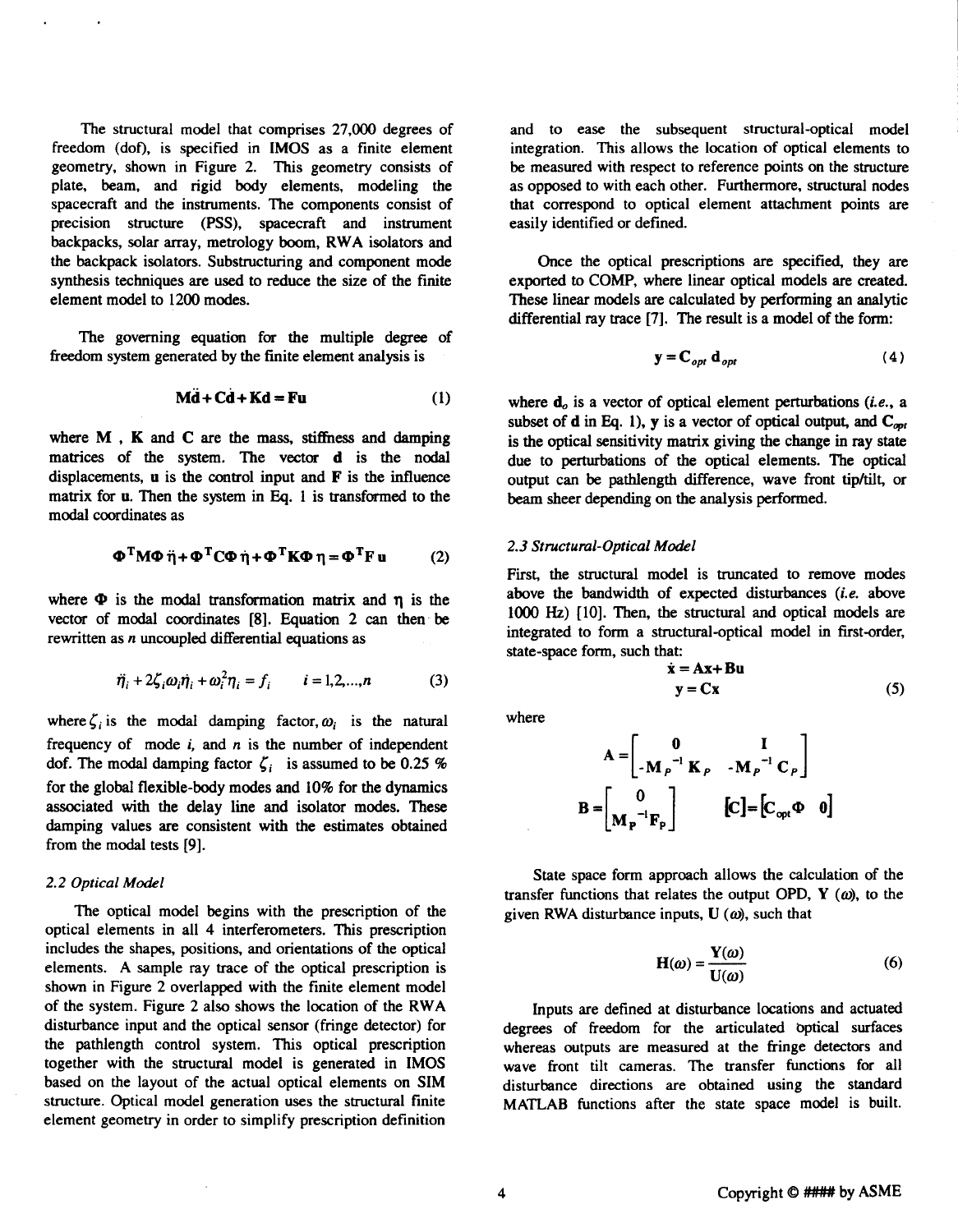Figure **5** shows the transfer function plot calculated from the RWA x-axis force disturbance input to OPD output.



**Figure 3** Transfer function fiom **RWA** force-x disturbance to OPD for the first interferometer (Collectors **1-2 pair)** 

#### *2.4 Contml Model*

The interferometer requires a number of optical control systems in order to perform a measurement. These consist of pointing and pathlength control. While the pointing control system enable measurement of the interference fringe, it is the pathlength control system that directly controls the optical quantity of the stellar fringe. In particular, the purpose of the pathlength control system is to equalize stellar pathlength from the observed star through each arm of the interferometer to the detector (refer to Figure **1).** The pathlength control system must stabilize this optical path difference down to **10** nm **(RMS)** in the presence of the reaction wheel disturbances. The closed loop configuration for the rest of the paper refers to the case where the loops are closed for the pathlength control system. Until the control system design for the mission is finalized, the pathlength control system is simulated by a **2"** order high pass filter in the analysis with a roll-off frequency at **100** *Hz* which **is** the estimated disturbance rejection capacity of the pathlength control system [10].

## *2.5 R WA Disturbance Model*

After developing an integrated model of the system, the next step is to assess the performance of the instrument when the model is subjected to the anticipated disturbance sources. In this study, TELDIX/RDR-68 reaction wheel model is used to assess the effect of the disturbances on the OPD performance. The disturbance model was based on test data from eight

TELDIX/RDR-68 RWA units conducted when the wheels were mounted to a rigid base [11]. The variation in disturbance amplitudes across the wheel set allows calculation of both a mean and **rnax-expected** disturbance for the wheel set. The max-expected case is selected for this study since it is a conservative model that provides an envelope of the disturbances generated by this particular wheel.

Based on the test data obtained from the TELDIX/RDR-**68** units, disturbance forces and torques can be modeled as discrete harmonics of the reaction wheel speed,  $f_{\text{max}}$ , with amplitudes proportional to the square of the wheel speed [ **1 1, 121** 

$$
m(t) = \sum_{i=1}^{n} C_i f_{rwa}^2 \sin(2\pi h_i f_{rwa} t + \phi_i)
$$
 (7)

where  $m(t)$  is the disturbance torque or force,  $C_i$  is an amplitude coefficient,  $h_i$ , is the harmonic number, and  $\phi_i$  is a random phase (uniform over  $[0, 2\pi]$ ). The model includes the axial force (along the wheel spin axis), two radial forces (normal to the spin axis), and two radial torques (causing wheel to wobble). Disturbance torque about he **axis** of rotation is considered to be insignificant. After the force and torque disturbance models are obtained, two analysis approaches have been followed for the integration of the wheel model with the transfer functions obtained from the **SIM** integrated model.



**Figure 4** RWA Disturbance Analysis Approach

Discrete Frequency approach assumes that he power spectral densities (PSD) of the disturbance function consist of discrete impulses occurring at frequencies,  $h_i f_{rwa}$ , with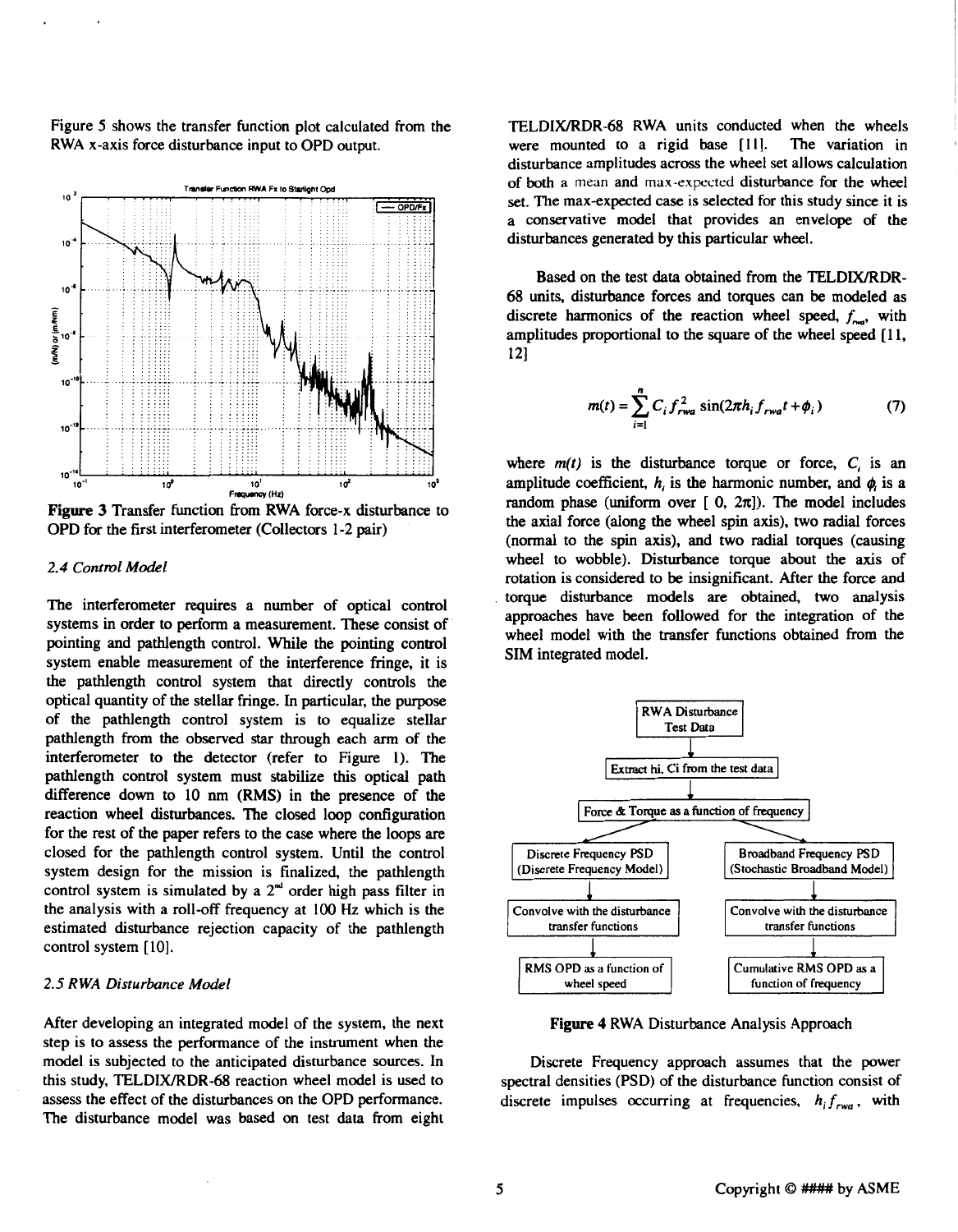2  $f^4$ amplitude,  $\frac{C_i^2 f_{\text{rwa}}^4}{2}$ . As an example, Figure 5a shows the discrete frequency power spectral density (PSD) of the radial discrete frequency power spectral density (PSD) of the radial

force where the TELDWRDR-68 wheel is spinning at **25**  revolutions per second **(rps).** 



Figure 5b shows the broadband PSD's for the three axes of the disturbance for a single RWA. The stochastic broadband model is based on the discrete frequency model and assumes the wheel **speed** is a uniform random variable over the interval

**10-66 rps** (expected operating range). This approach facilitates the broadband frequency design and analysis by leading to a frequency domain model that *can* be propagated through the **SIM** integrated model to obtain the estimates of the OPD performance metrics. After the disturbance models are built, the transfer functions obtained from the **SIM**  integrated model are input to the disturbance algorithm in order to determine the OPD as a function of the wheel speed and frequency. These performance metrics **are** commonly used in **SIM** Project to address the OPD jitter as a function of the wheel speed. Currently, **SIM** Reference Design requires **3**  wheels on three different isolators aligned with the three axes of the spacecraft. For the simplicity, one raw and isolator **pair**  along the **z** axis of the spacecraft **was** chosen to generate the disturbance transfer functions and then the contribution of the other wheels were added in the post processing using **MATLAB** routines.

Each transfer function obtained from the **IMOS** model of **SIM** Reference Design maps the contribution of that particular force or torque direction to OPD as a function of frequency. Since a reaction wheel contain disturbances in three force directions and two torque directions, the contributions of all these disturbances to the OPD jitter **is**  determined using linear superposition. The OPD performance PSD can **be** written as [ **131:** 

$$
\Phi_{OPD}(\omega) = \sum_{j=1}^{5} \left| H_j(\omega) \right|^2 \left[ \Phi_m \right]_j(\omega) \tag{8}
$$

where  $\left|H_{i}(\omega)\right|^{2}$  is the transfer function relating the particular disturbance force or torque to OPD and  $[\Phi_m]_i(\omega)$  is the PSD of the corresponding force *or* torque.

Both discrete and broadband approaches ue the principal of superposition for the estimation of the OPD performance. The area under the discrete performance PSD gives the OPD variance for a given wheel **speed.** The broadband performance PSD is **a** continuous function of the frequency and numerical integration under the curve yields the mean square value of the performance where the integration limits are defined as **10-66** rps [ **141.** These two disturbance analysis methods are used in the following section to predict the OPD performance metrics of the **SIM** Reference Design. These methods provide valuable information to identify the design margins for the structure and the control system.

## **3. RESULTS**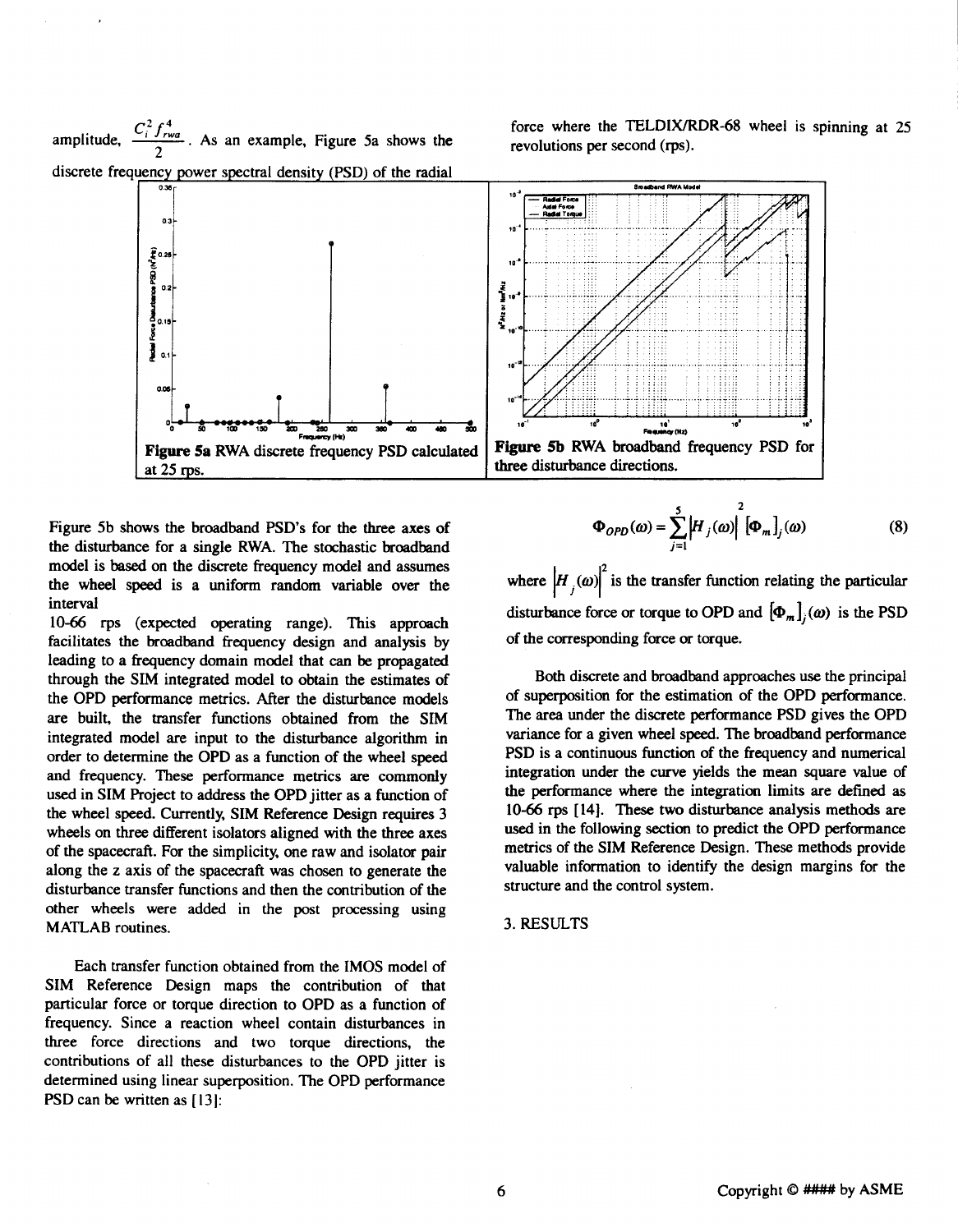



**OPD** standard deviation was calculated at every wheel speed by taking the square root of the variance at that particular wheel speed. The **OPD** variation for the first interferometer as a function **of** the wheel **speed** is shown in Figure **6** for the open and closed loop configurations. The nominal metric, the root-mean square (rms) of the overall wheel **speeds** between **10-66** *rps* is **also** provided in the legend **box.** These results were obtained using the discrete frequency disturbance model running the wheel speed at every *60* **rps.**  The requirement for **SIM** is shown on the plot with a straight solid line at **10** nm. *As* it can be seen from the figure, **SIM**  Reference Design meets the **10** nm requirement for the *open*  loop configuration for the overall wheel **speeds** other than the 14 *rps.* This **peak** is the main contributor to the rms **OPD** for the open loop configuration and **loses** its significance when the loops are closed. When the open and closed **loop**  performances are compared above **20-66** rps, the control system does not attenuate the significant **peaks** at this region. This is an indication of existence of significant dynamics above 100 *Hz* which is excited by the unfiltered **RWA**  disturbance forces.

The **OPD** performance prediction in Figure **6** presents the effect of all the harmonics as it is indicated in Eq. 7. When the **RWA** model has more than one harmonic, it is difficult to map the results in Figure **6** to the frequency domain. To investigate the multiple harmonic effect, the analysis was modified to include the contribution of each harmonic separately. Open loop and closed loop results from Figure **6**  are **also** plotted in Figures 7 & 8, respectively, with a solid black line to make the comparison possible. **TELDIX/RDR-68** wheel includes 19 harmonics and only first **12** are shown in the analysis. The open loop configuration in Figure **7**  shows that the subharmonic (hi=0.58) excites the **-7** *Hz* mode of the **RWA** isolator. The frequency information **was**  calculated by multiplying the harmonic number by the wheel speed ( $h_i f_{rwa}$ ), and then this specific component mode was

identified by animating the modeshapes at that frequency. One can use the same approach to extract the frequency information from [Figure 8](#page-7-0) for the closed loop configuration. Most of the significant **peaks** between **20** to *66* rps are due to the dynamics around **-180** *Hz.* This is also justified by plotting the broadband frequency **PSD** and cumulative rms plots in Fig[ure](#page-7-0) **9.** Steps in cumulative rms indicate the significant modes to **OPD** response. The metrology boom **(1.2**  *Hz),* delay line **(3.5** *Hz)* and reaction wheel isolator **(7** *Hz)*  modes contribute the cumulative rms. For the *open* loop *case*  all the rms contribution occurs below **100** *Hz* whereas for the closed loop configuration the **180** *Hz* **peak** contributes a significant amount to the total **rms** value.



Figure 7 OPD variation for the open loop configuration showing the contribution of the frrst **12** harmonics.

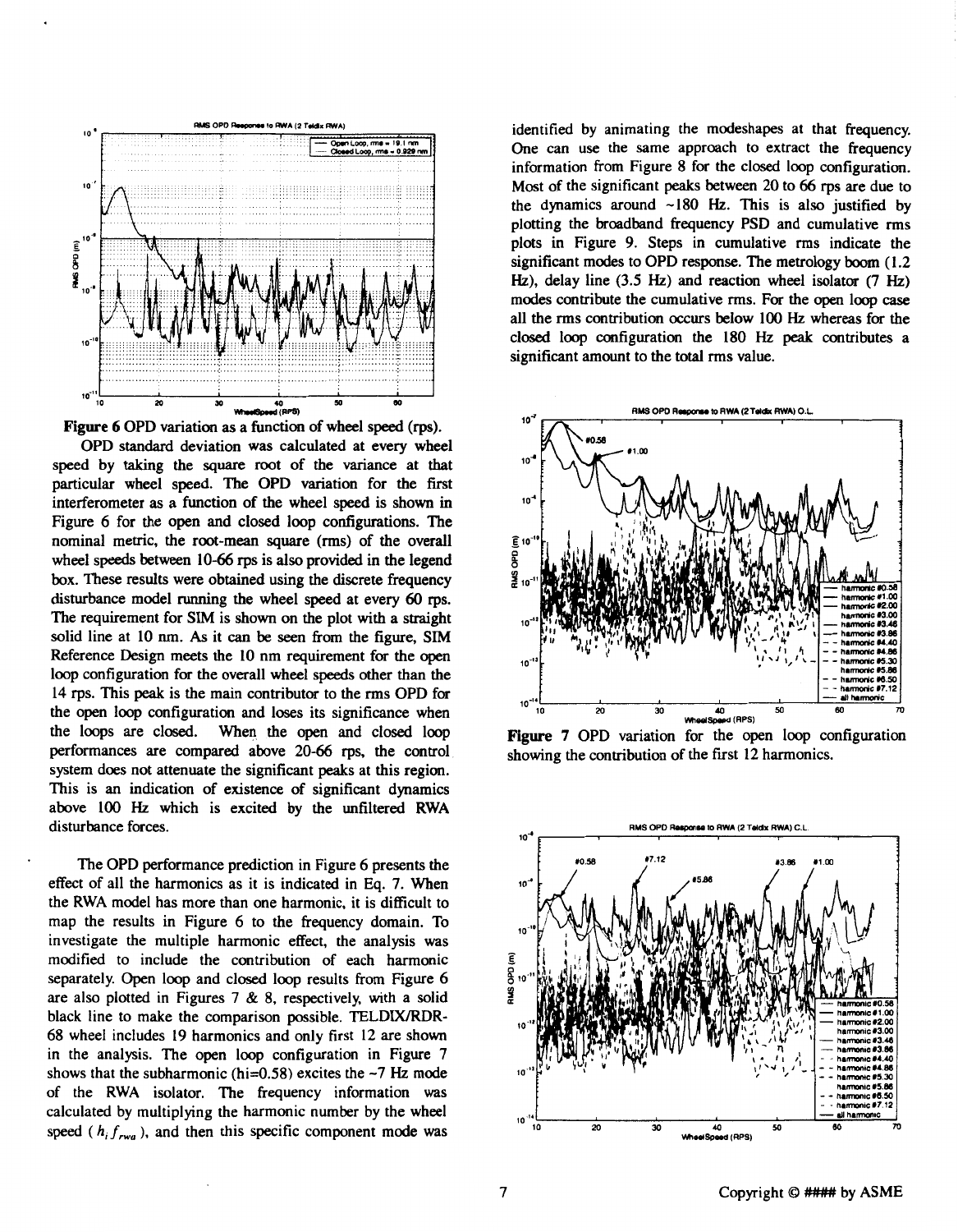<span id="page-7-0"></span>**Figure 8** OPD variation for the closed loop configuration showing the contribution of the first **12** harmonics.



**Figure 9** Broadband **PSD** and cumulative **rms** for the open loop and closed configurations.

Further analysis is needed to identify the sources of the dynamics at **180** *Hz.* It **was** a significant **peak** in the transfer functions (refer to Figure **3)** but it's contribution to OPD **was**  not evident until the disturbance analysis study **was**  completed. Since it is beyond the bandwidth of the control system and is excited by the RWA disturbances at almost every wheel **speed,** a modification in the structural design may be considered at that frequency region.

Although the preliminary results show that SIM Reference Design meets the requirements for the overall wheel **speeds,** some of the component modeling assumptions have to be revisited and validated by supporting experimental studies. One of the likely sources **of** the error may be due to the ideal isolator models used to represent the RWA and backpack isolators. These passive isolators are modeled with comer Frequencies around 7*Hz* and an attenuation characteristic that falls **40** dB/decade. This may be not be representing the actual dynamics of these structures at high Frequencies. Another issue that is being currently studied at JPL is the dynamic coupling between the RWA and the spacecraft. The impedance of the spacecraft at the location of the RWA will be different from that which the wheel *sees*  during the rigid-based tests. Consequently, the actual disturbance entering the spacecraft might not be the same as what is modeled. Truly coupled accurate models are needed to represent the actual behavior of these components when they are assembled with large-scale flexible structures.

## **4.** CONCLUSION

This paper summarizes the Integrated Modeling methodology and analysis tools used to predict the optical performance of the SIM Reference Design. A state space form of a combined structural and optical model was built to represent the dynamics of the instrument and the spacecraft. The disturbance models of the TELDIX/RDR-68 wheels were propagated through the transfer functions of the integrated model to obtain the performance metrics. The discrete frequency disturbance analysis method allows the assessment of the optical performance as a function of the wheel speed. **This** method was extended by showing the contribution of the different harmonics and identifying the critical modes **of** the structure that were excited by the RWA disturbances. The broadband frequency analysis was utilized as another method of examining the frequency domain **to**  justify the conclusions derived from the discrete disturbance analysis. Preliminary results how that the current **SIM**  Reference Design meets the mission requirements under the effect of RWA disturbances. However, the limitations and the accuracy of the modeling assumptions are being investigated as an ongoing study. Additional experimental studies are required for the validation of some **of** the component models such as the RWA isolators and the RWA disturbance models. Disturbances such as the sensor and actuator noises must be also incorporated in the integrated model together with the actual control system model for the future performance prediction studies.

The integrated modeling methodology is proven to be a valuable tool to predict the instrument performance before the flight system hardware **is** built. The methodology allows the navigation of the complex trade space for optimizing the performance of the instrument and enhancing the structural and control design.

## **5.** ACKNOWLEDGEMENTS

The work described in **this** paper was carried out at the Jet Propulsion Laboratory, California Institute of Technology, under contract with the National Aeronautics and Space Administration.

## *6.* REFERENCES

- [ **11 M. M.** Colavita, **M.** Shao, and **M.** D. Rayman, "Orbiting stellar interferometer for astrometry and imaging," *Applied Optics,* vol. **32,** no. **10,** pp. 1789- 1797, April **1993.**
- [2] M. Shao and D. M Wolf, "Orbiting stellar interferometer," *Proceedings of SPlE Symposium on*